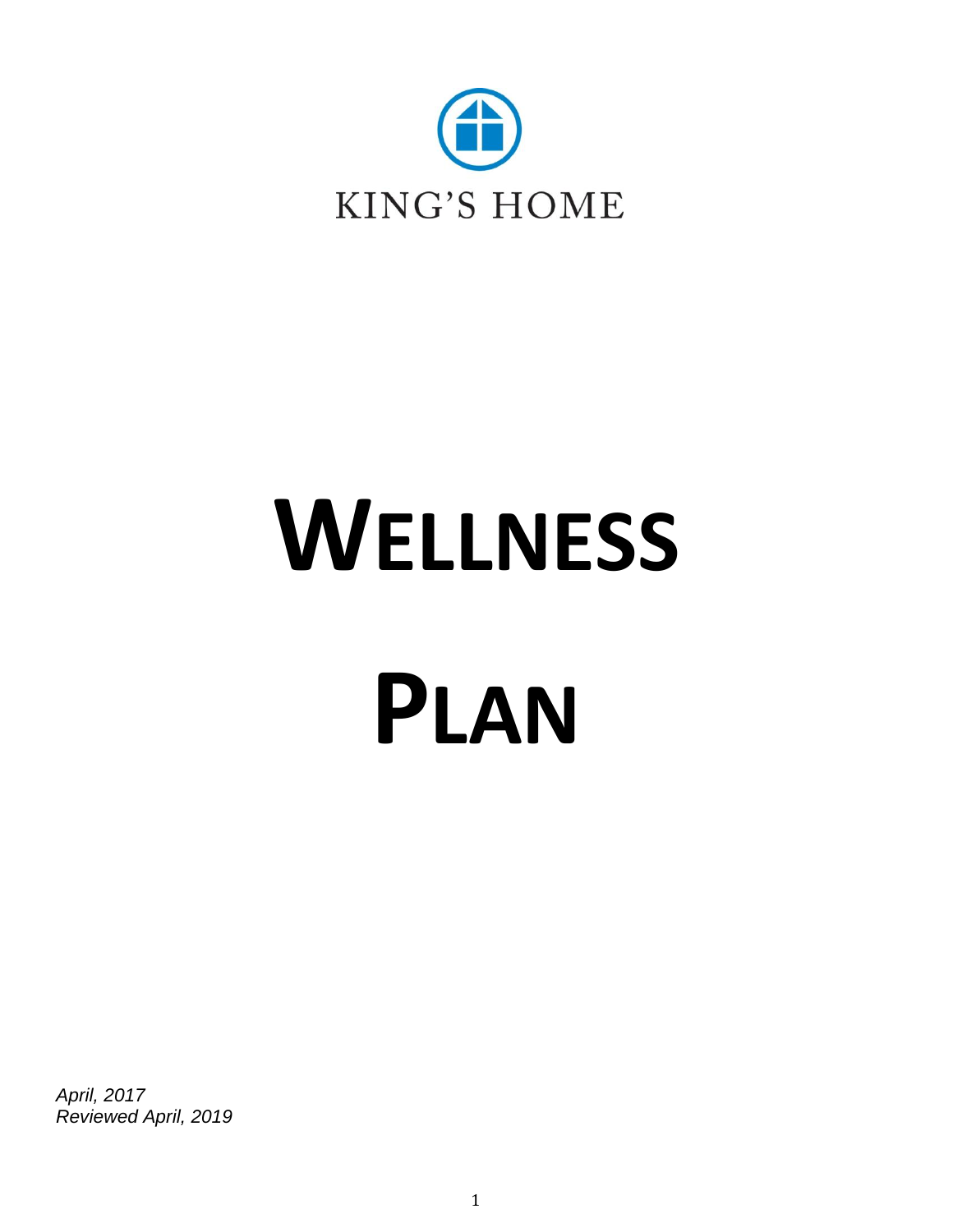# **Table of Contents**

| <b>Preamble</b>                                                                                |    |
|------------------------------------------------------------------------------------------------|----|
| <b>Wellness Committee</b>                                                                      |    |
| Wellness Policy Implementation, Monitoring,<br><b>Accountability, and Community Engagement</b> | 5  |
| <b>Nutrition</b>                                                                               |    |
| <b>Physical Activity</b>                                                                       | 10 |
| <b>Other Activities that Promote Youth Resident Wellness</b>                                   | 12 |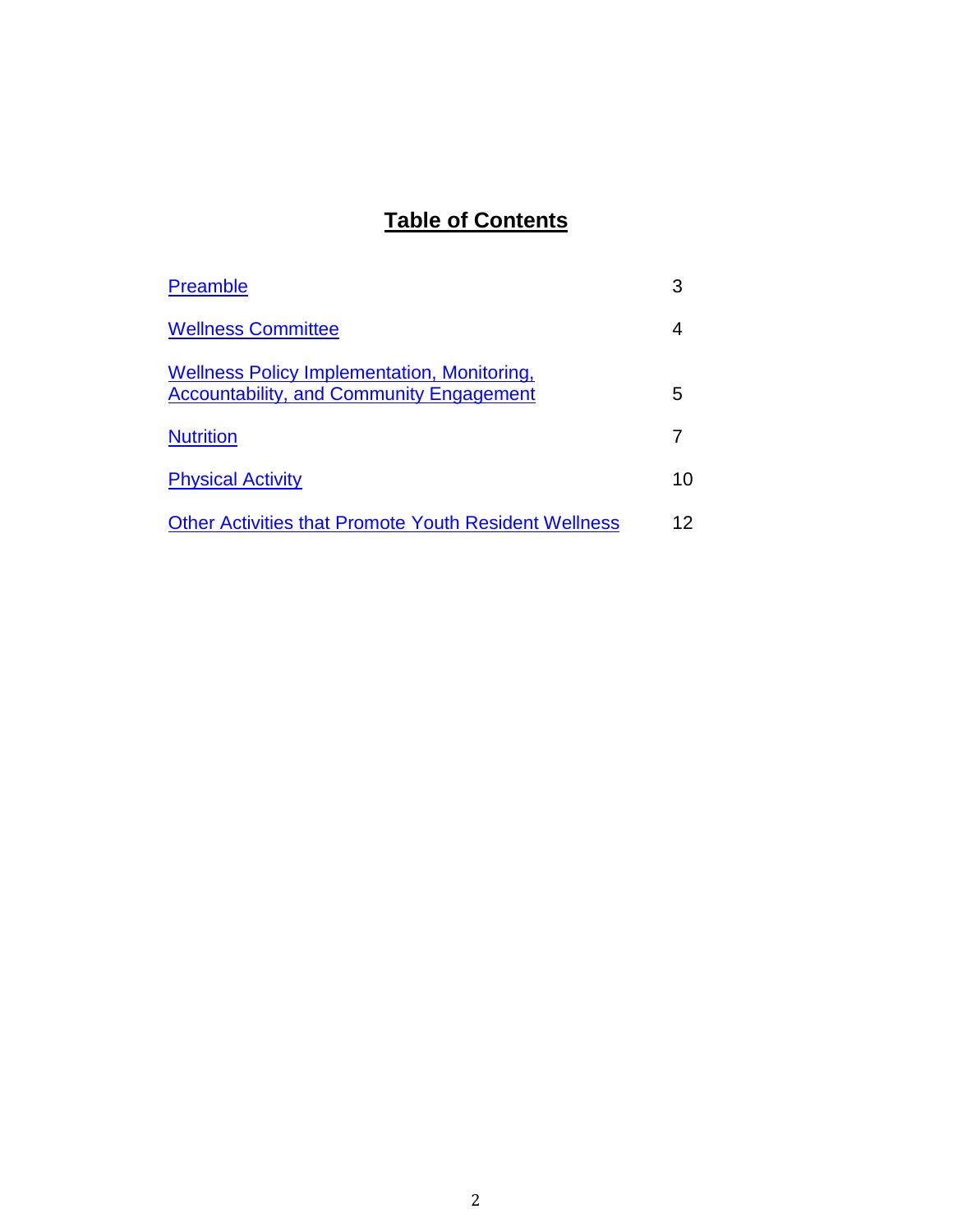# **Wellness Policy**

### <span id="page-2-0"></span>**Preamble**

King's Home is committed to the optimal development of every youth resident. King's Home believes that for youth residents to have the opportunity to achieve personal, academic, developmental and social success, we need to create positive, safe and health-promoting learning environments at every level, in every setting, throughout the year.

Research shows that two components, good nutrition and physical activity before, during and after the school day, are strongly correlated with positive outcomes. For example, participation in the U.S. Department of Agriculture's (USDA) School Breakfast Program is associated with higher grades and standardized test scores, lower absenteeism and better performance on cognitive tasks.<sup>1,2,3,4,5,6,7</sup> Conversely, less-than-adequate consumption of specific foods including fruits, vegetables and dairy products, is associated with lower grades among youth.<sup>8,9,10</sup> In addition, youth who are physically active through active transport to and from school, recess, physical activity breaks, high-quality physical education and extracurricular activities – do better academically.<sup>11,12,13,14</sup> Finally, there is evidence that adequate hydration is associated with better cognitive performance.<sup>15</sup>

This policy outlines King's Home's approach to ensuring environments and opportunities for all youth residents to practice healthy eating and physical activity behaviors throughout the day. Specifically, this policy establishes goals and procedures to ensure that:

- Youth residents at King's Home have access to healthy foods throughout the day ‒ both through reimbursable school meals and other foods available – in accordance with Federal and state nutrition standards;
- Youth residents receive nutrition education that helps them develop lifelong healthy eating behaviors;
- Youth residents have opportunities to be physically active before, during and after school;
- Homes engage in nutrition and physical activity promotion and other activities that promote wellness of youth residents;
- Staff are encouraged and supported to practice healthy nutrition and physical activity behaviors;
- The community is engaged in supporting the work of King's Home in creating continuity between school and other settings for youth residents and staff to practice lifelong healthy habits; and
- King's Home establishes and maintains an infrastructure for management, oversight, implementation, communication about and monitoring of the policy and its established goals and objectives.

This policy applies to all youth residents of King's Home. Specific measureable goals and outcomes are identified within each section below.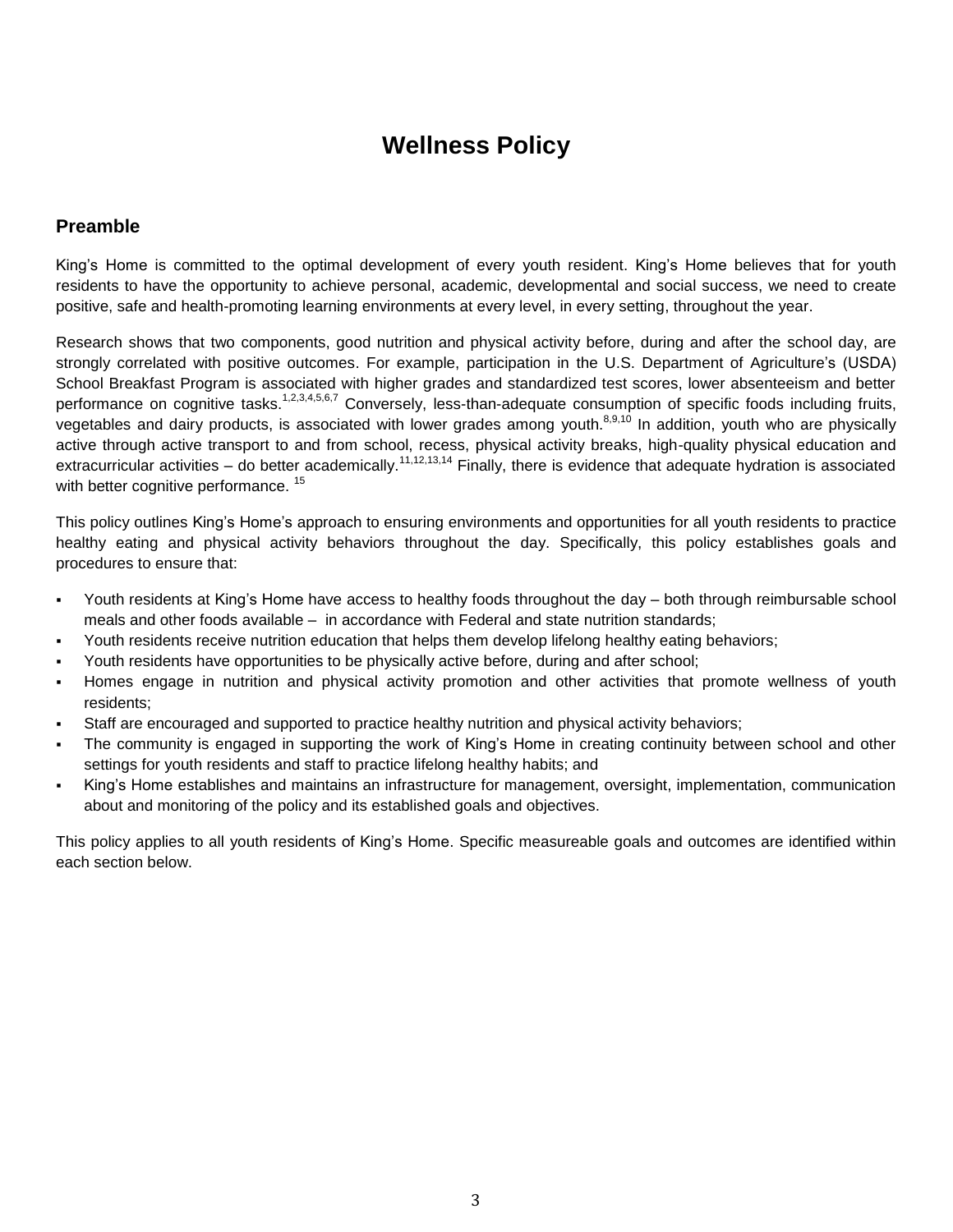# <span id="page-3-0"></span>**I. Wellness Committee**

#### *Committee Role and Membership*

King's Home will convene a Wellness Committee that meets to establish goals for and oversee health and safety policies and programs, including development, implementation and periodic review and update of this Wellness Policy.

The Committee may include but is not be limited to: CNP Director, Executive Director of Youth Programs, Site Director(s), Family Teaching Parents (FTP) representative(s), Counselor(s), and Community representative(s). The Committee will reflect the diversity of the resident population.

#### *Leadership*

A designated official will convene the Wellness Committee and facilitate development of and updates to the Wellness Policy, and will ensure compliance with the policy.

The designated official for oversight is: Sherry McLaughlin, CNP Director, 205-678-8331.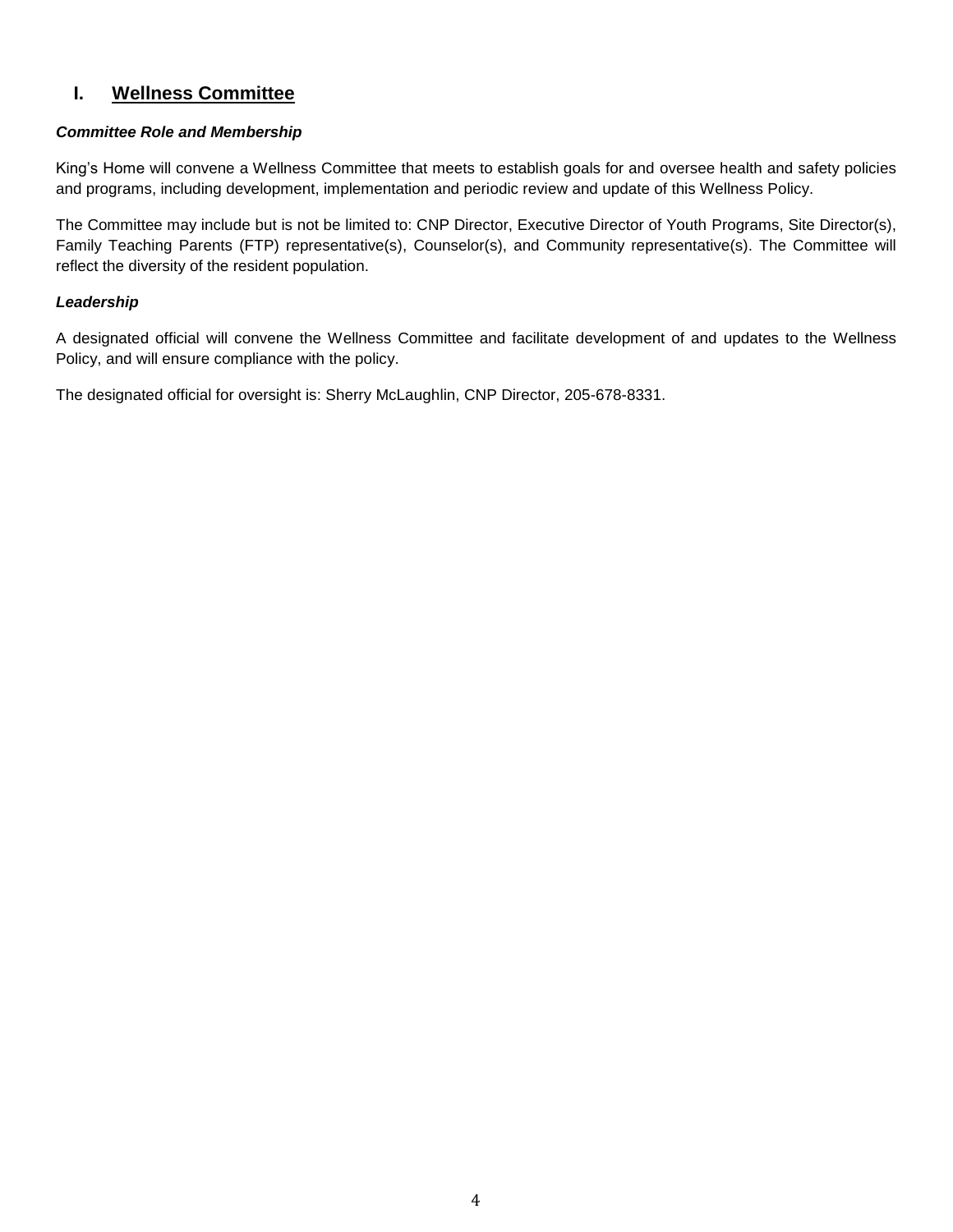# <span id="page-4-0"></span>**II. Wellness Policy Implementation, Monitoring, Accountability and Community Engagement**

#### *Implementation Plan*

King's Home will develop and maintain a plan for implementation to manage and coordinate the execution of this Wellness Policy. The plan delineates roles, responsibilities, actions and timelines and includes information about who will be responsible to make what change, by how much, where and when; as well as specific goals and objectives for nutrition standards for all foods and beverages available on each campus, nutrition promotion and education, physical activity, physical education and other activities that promote youth wellness.

This Wellness Policy and the progress reports can be found at: *www.kingshome.com*

#### *Recordkeeping*

King's Home will retain records to document compliance with the requirements of the Wellness Policy at the Administrative Office of King's Home located on the Chelsea campus. Documentation maintained at this location will include but will not be limited to:

- The written Wellness Policy;
- Documentation demonstrating that the policy has been made available to the public;
- Documentation of efforts to review and update the Wellness Policy; including an indication of who is involved in the update and methods King's Home uses to make stakeholders aware of their ability to participate on the Wellness Committee;
- Documentation to demonstrate compliance with the annual public notification requirements;
- The most recent assessment on the implementation of the Wellness Policy;
- Documentation demonstrating the most recent assessment on the implementation of the Wellness Policy has been made available to the public.

#### *Annual Notification of Policy*

King's Home will inform the public annually of basic information about this policy, including its content, any updates to the policy and implementation status. King's Home will make this information available via King's Home website. King's Home will provide as much information as possible. This will include a summary of the Wellness Policy implementation at King's Home. Annually, King's Home will also publicize the name and contact information of leader/coordinator of the committee, should any member of the public have questions or want to be involved.

#### *Triennial Progress Assessments*

At least once every three years, King's Home will evaluate compliance with the Wellness Policy to assess the implementation of the policy and include:

- The extent to which King's Home is in compliance with the Wellness Policy;
- The extent to which King's Home's wellness policy compares to the Alliance for a Healthier Generation's model wellness policy; and
- A description of the progress made in attaining the goals of Wellness Policy of King's Home.

The position/person responsible for managing the triennial assessment and contact information is: Sherry McLaughlin, CNP Director, 205-678-8331.

The Wellness Committee will monitor compliance with this Wellness Policy.

King's Home will notify public of the availability of the triennial progress report.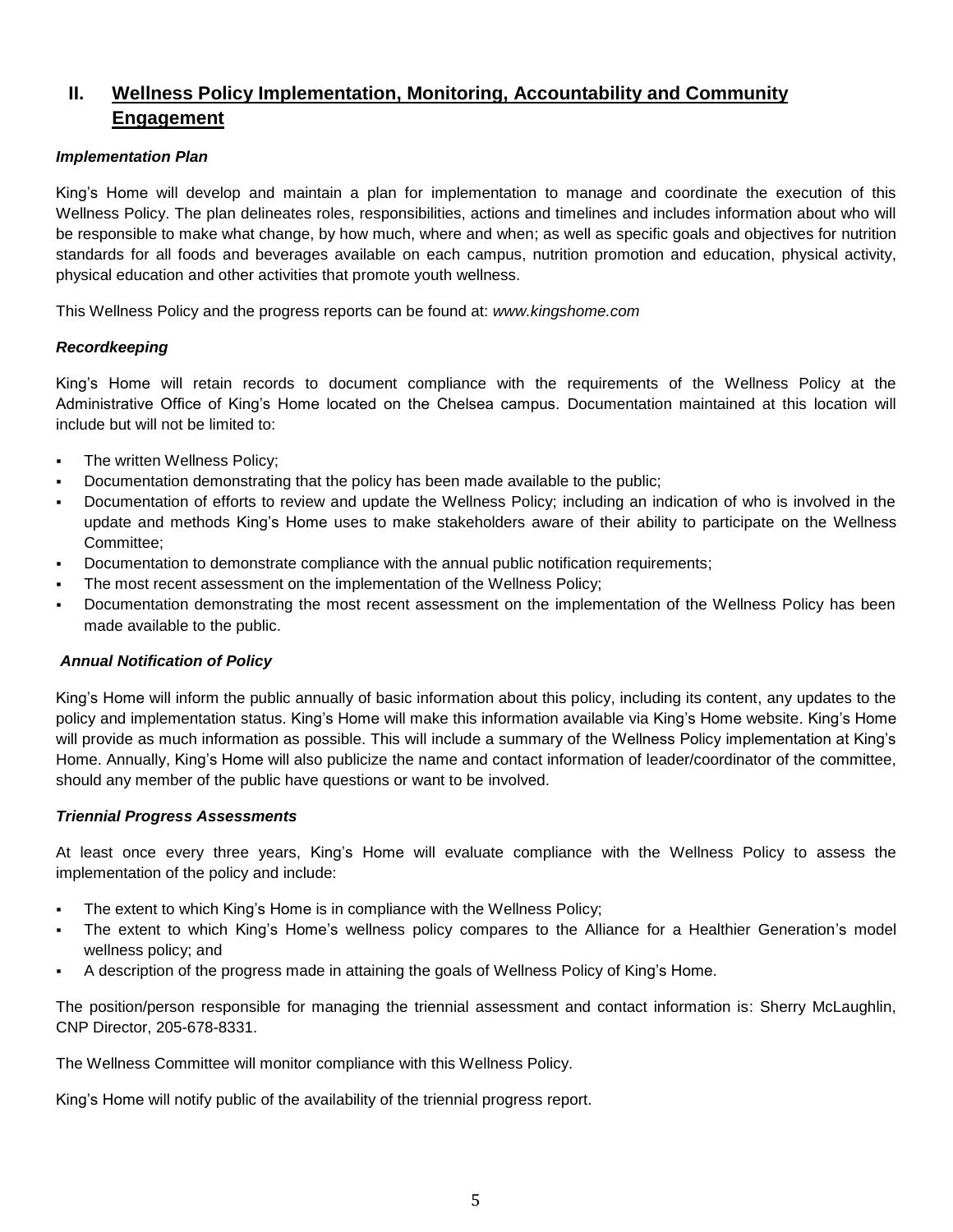#### *Revisions and Updating the Policy*

The Wellness Committee will update or modify the Wellness Policy based on the triennial assessments and/or changes in priorities; community needs; wellness goals; new health science, information, and technology emerges; and new Federal or state guidance or standards are issued. The wellness policy will be assessed and updated as indicated at least every three years, following the triennial assessment.

#### *Community Involvement, Outreach and Communications*

King's Home is committed to being responsive to community input, which begins with awareness of the Wellness Policy. King's Home will communicate ways in which representatives of Wellness Committee and others can participate in the development, implementation and periodic review and update of the Wellness Policy through a variety of means appropriate. King's Home will also inform FTPs of the improvements that have been made to school meals and compliance with school meal standards. King's Home will use electronic mechanisms, such as email as well as nonelectronic mechanisms, and presentations to FTPs, or sending information to the home, to ensure that all homes are actively notified of the content of, implementation of, and updates to the Wellness Policy, as well as how to get involved and support the policy. King's Home will ensure that communications are appropriate to the population served, and accomplished through means similar to other ways that King's Home communicates important information.

King's Home will actively notify the public about the content of or any updates to the Wellness Policy annually, at a minimum. King's Home will also use these mechanisms to inform the community about the availability of annual and triennial reports.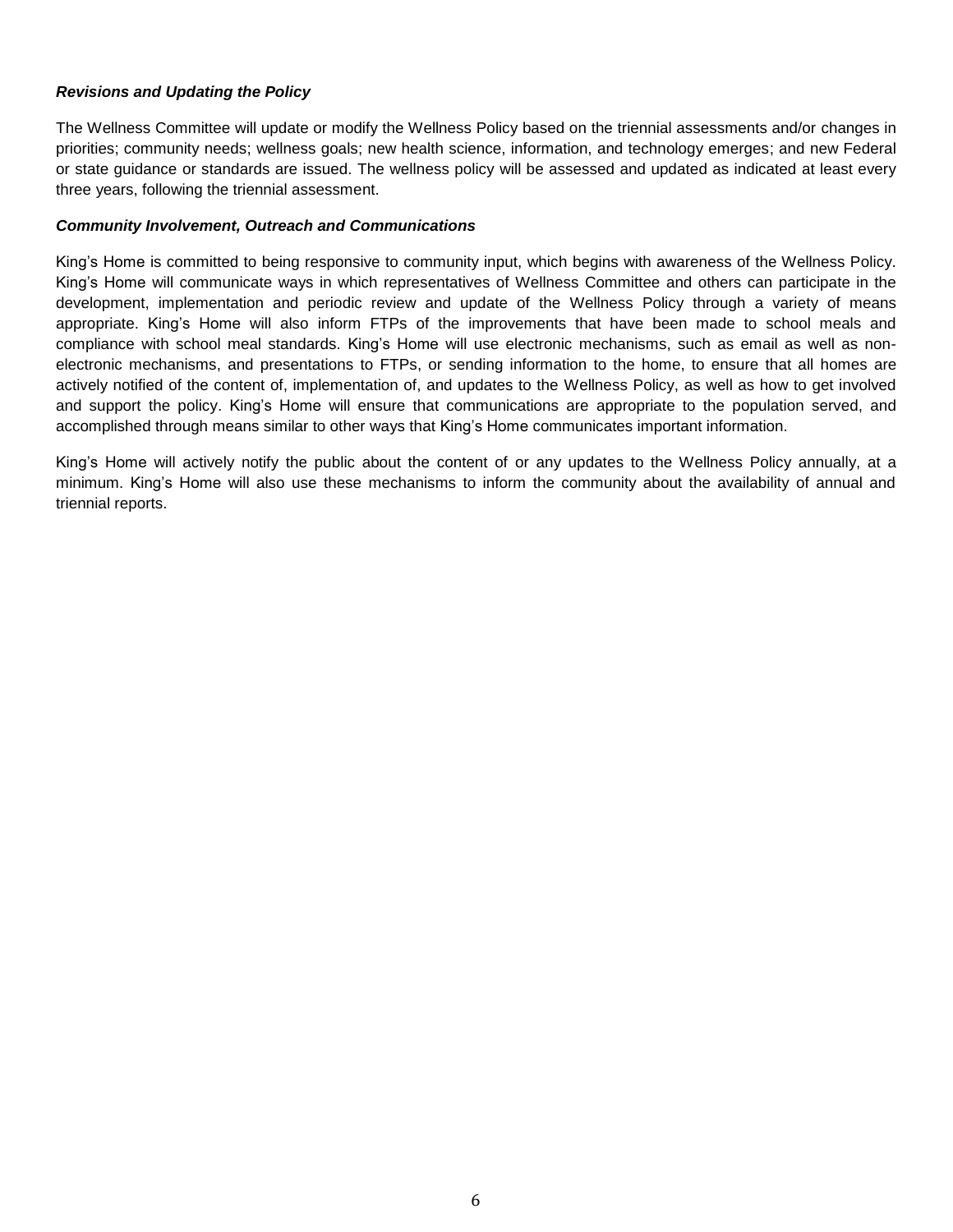## <span id="page-6-0"></span>**III. Nutrition**

#### *School Meals*

King's Home is committed to serving healthy meals to youth residents, with plenty of fruits, vegetables, whole grains, and fat-free and low-fat milk; that are moderate in sodium, low in saturated fat, and have zero grams *trans* fat per serving (nutrition label or manufacturer's specification); and to meeting the nutrition needs of youth residents within their calorie requirements. The meal programs aim to improve the diet and health of youth residents, help mitigate childhood obesity, model healthy eating to support the development of lifelong healthy eating patterns and support healthy choices while accommodating cultural food preferences and special dietary needs.

King's Home participates in USDA child nutrition programs, including the National School Lunch Program (NSLP), the School Breakfast Program (SBP). King's Home is committed to offering meals through the NSLP and SBP programs, that:

- Are accessible to all youth residents;
- Are appealing and attractive to residents;
- Are served in clean and pleasant settings;
- Meet or exceed current nutrition requirements established by local, state, and Federal statutes and regulations. (King's Home offers reimbursable school meals that meet [USDA nutrition standards.](http://www.fns.usda.gov/school-meals/nutrition-standards-school-meals))
- Promote healthy food and beverage choices by:
	- Whole fruit options are displayed in an attractive manner.
	- Sliced or cut fruit is available daily.
	- Daily fruit options are displayed in a location in the line of sight and reach of youth residents.
	- − All staff members, especially those serving, have been trained to politely prompt youth residents to select and consume the daily vegetable options with their meal.
	- White milk is offered along with water at every meal.
	- − A reimbursable meal can be created in any service area available to youth residents
- King's Home child nutrition program will accommodate youth residents with special dietary needs.
- Youth residents will be allowed at least 10 minutes to eat breakfast and at least 20 minutes to eat lunch, counting from the time they have received their meal and are seated.
- Youth residents are served lunch at a reasonable and appropriate time of day.
- King's Home will implement the following Farm to School activities:
	- Local and/or regional products are incorporated into the meal program
	- − Host a school garden

#### *Staff Qualifications and Professional Development*

All nutrition program directors, managers and staff will meet or exceed hiring and annual continuing education/training requirements in the [USDA professional standards for child nutrition professionals.](http://www.fns.usda.gov/sites/default/files/CN2014-0130.pdf) These nutrition personnel will refer to [USDA's Professional Standards for School Nutrition Standards website](http://professionalstandards.nal.usda.gov/) to search for training that meets their learning needs.

#### *Water*

To promote hydration, free, safe, unflavored drinking water will be available to all youth residents throughout the day. King's Home will make drinking water available when school meals are served during mealtimes.

#### *Competitive Foods and Beverages*

King's Home is committed to ensuring that all foods and beverages available to youth residents during the hours of Breakfast and Lunch meal service support healthy food choices and healthy eating habits.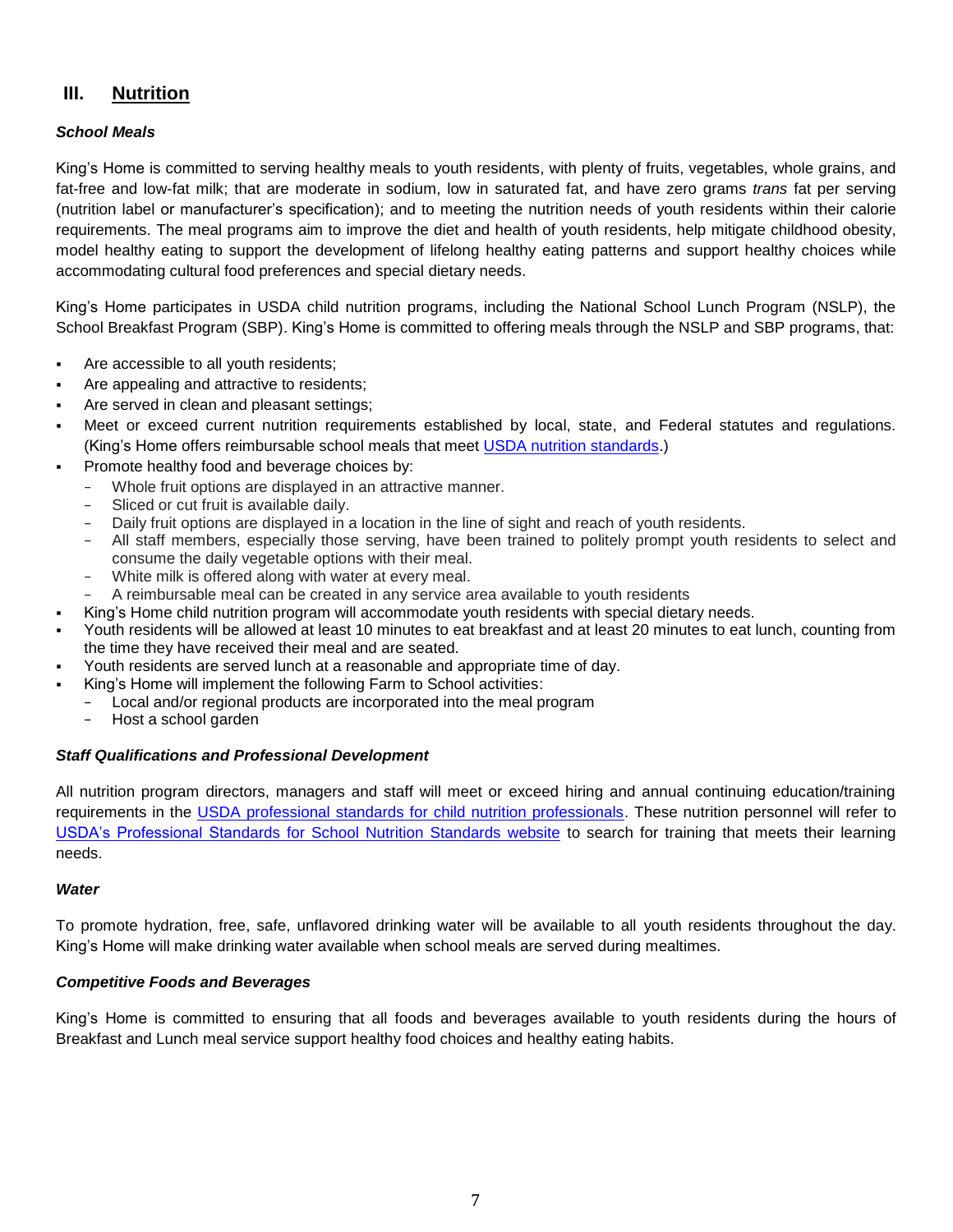#### *Nutrition Promotion*

Nutrition promotion and education positively influence lifelong eating behaviors by using evidence-based techniques and nutrition messages, and by creating food environments that encourage healthy nutrition choices and encourage participation in meal programs. Youth residents and staff will receive nutrition information and education throughout the year. Nutrition promotion also includes offering nutritious foods and beverages to youth residents and is most effective when implemented consistently by staff.

King's Home will promote healthy food and beverage choices for all youth residents as well as encourage participation in school meal programs.

#### *Nutrition Education*

King's Home will teach, model, encourage and support healthy eating by all youth residents. King's Home will provide nutrition education and engage in nutrition promotion that:

- Is designed to provide youth residents with the knowledge and skills necessary to promote and protect their health;
- Includes enjoyable, developmentally-appropriate, and participatory activities, such as cooking demonstrations or lessons, and school gardens;
- Promotes fruits, vegetables, whole-grain products, low-fat and fat-free dairy products and healthy food preparation methods;
- Emphasizes caloric balance between food intake and energy expenditure (promotes physical activity/exercise);
- Links with school meal programs, gardens, Farm to School programs, other school foods and nutrition-related community services;
- Includes nutrition education training for staff.

#### *Essential Healthy Eating Topics in Health Education*

Essential topics of health education utilized at King's Home may include the following on healthy eating:

- Relationship between healthy eating and personal health and disease prevention
- Reading and using FDA's nutrition fact labels
- Eating a variety of foods every day
- Balancing food intake and physical activity
- Eating more fruits, vegetables and whole grain products
- Choosing foods that are low in fat, saturated fat, and cholesterol and do not contain *trans* fat
- Choosing foods and beverages with little added sugars
- Eating more calcium-rich foods
- Preparing healthy meals and snacks
- Risks of unhealthy weight control practices
- Accepting body size differences
- Food safety
- Importance of water consumption
- Importance of eating breakfast
- Making healthy choices when eating at restaurants
- Eating disorders
- Reducing sodium intake
- Social influences on healthy eating, including media, family, peers and culture
- How to find valid information or services related to nutrition and dietary behavior
- How to develop a plan and track progress toward achieving a personal goal to eat healthfully
- Resisting peer pressure related to unhealthy dietary behavior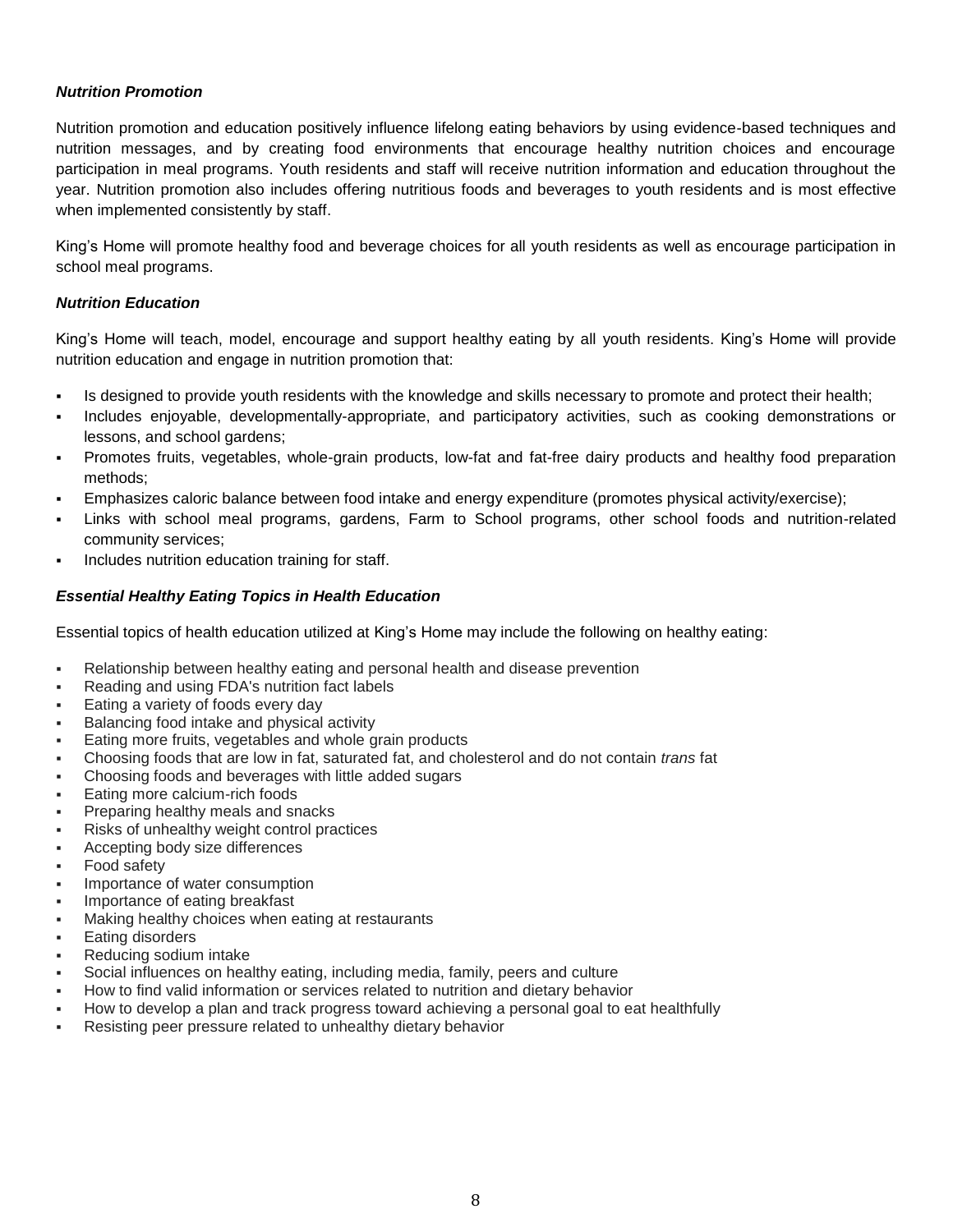#### *Food and Beverage Marketing*

King's Home is committed to providing an environment that ensures opportunities for all youth residents to practice healthy eating and physical activity behaviors. King's Home strives to teach youth residents how to make informed choices about nutrition, health and physical activity regardless of any marketing, advertising or promotion youth may be exposed to.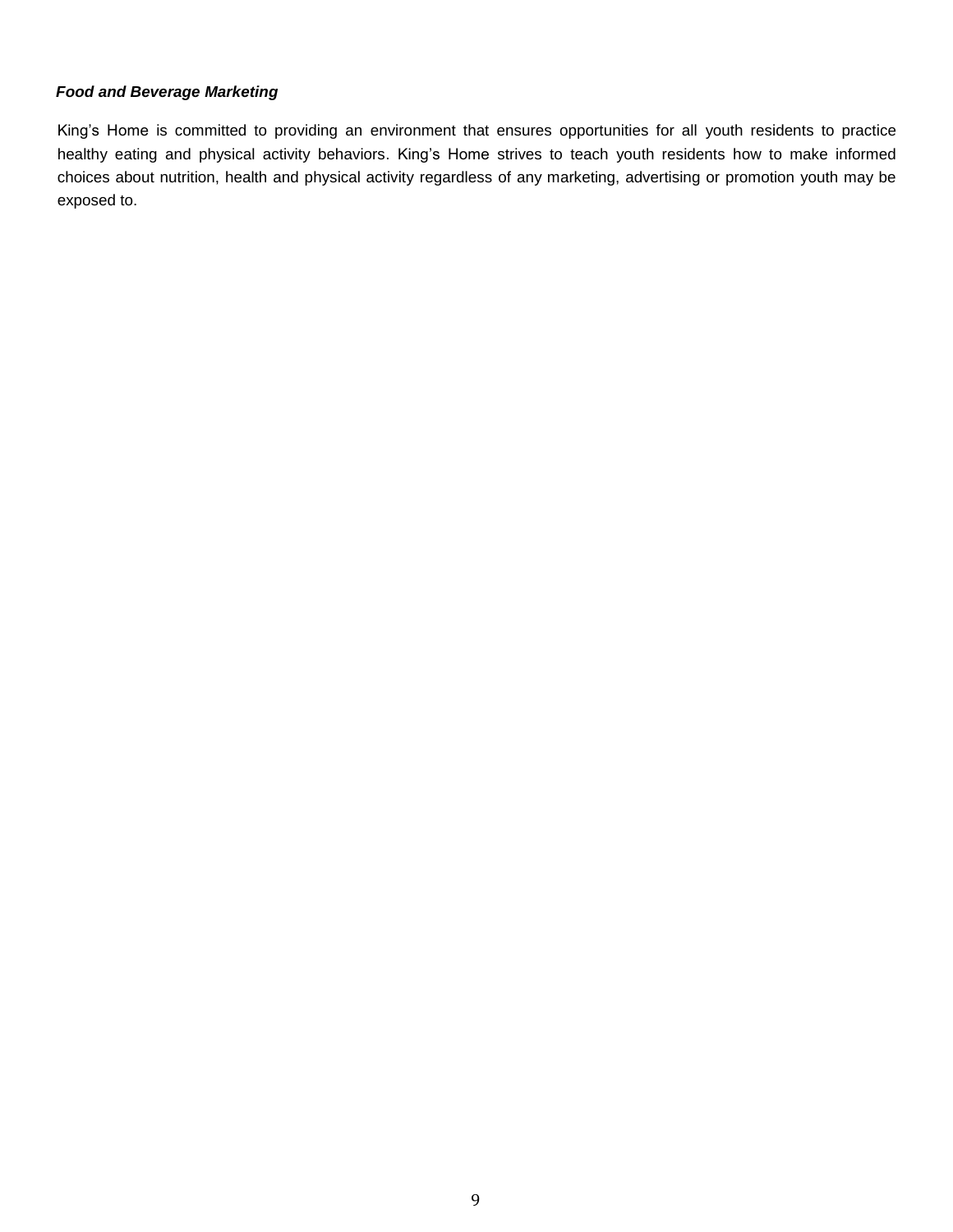# <span id="page-9-0"></span>**IV. Physical Activity**

Children and adolescents should participate in at least 60 minutes of physical activity every day. A substantial percentage of youth residents' physical activity can be provided through a comprehensive physical activity program. This program should reflect strong coordination and synergy across all of the components: quality physical education as the foundation; physical activity before, during and after school; staff involvement and family and community engagement. King's Home is committed to providing these opportunities. King's Home will ensure that these varied physical activity opportunities are in addition to, and not as a substitute for, physical education (addressed in "Physical Education" subsection).

Physical activity during the day (including but not limited to recess, classroom physical activity breaks or physical education) **will not be withheld** as punishment for any reason.

To the extent practicable, King's Home will ensure that its grounds and facilities are safe and that equipment is available to youth residents to be active.

King's Home will ensure indoor and outdoor physical activity facilities and spaces will be open to youth residents outside of school hours.

King's Home will work to ensure that inventories of physical activity supplies and equipment are available to encourage physical activity for all youth residents.

#### *Physical Education*

King's Home youth residents will participate in physical education classes at school during the school year as deemed appropriate by counselors to meet necessary curriculum requirements.

All **secondary youth residents** (middle and high school) of King's Home are required to take the equivalent of one academic year of physical education.

All youth residents will be provided equal opportunity to participate in physical education classes at the local schools that they attend.

King's Home will encourage youth residents to enroll and participate in physical education classes at the local school level.

#### *Essential Physical Activity Topics in Health Education*

Health education will be required in all grades, middle and high school youth residents are encouraged take and pass at least one health education course at the local public school that residents attend.

King's Home will include health education as part of the overall program provided for youth residents. Some of the following essential topics on physical activity will be included in the program:

- The physical, psychological, or social benefits of physical activity
- How physical activity can contribute to a healthy weight
- How physical activity can contribute to the academic learning process
- How an inactive lifestyle contributes to chronic disease
- Health-related fitness, that is, cardiovascular endurance, muscular endurance, muscular strength, flexibility, and body composition
- Differences between physical activity, exercise and fitness
- Phases of an exercise session, that is, warm up, workout and cool down
- Decreasing sedentary activities, such as TV watching
- Opportunities for physical activity in the community
- Preventing injury during physical activity
- Weather-related safety, for example, avoiding heat stroke, hypothermia and sunburn while being physically active
- How much physical activity is enough, that is, determining frequency, intensity, time and type of physical activity
- Developing an individualized physical activity and fitness plan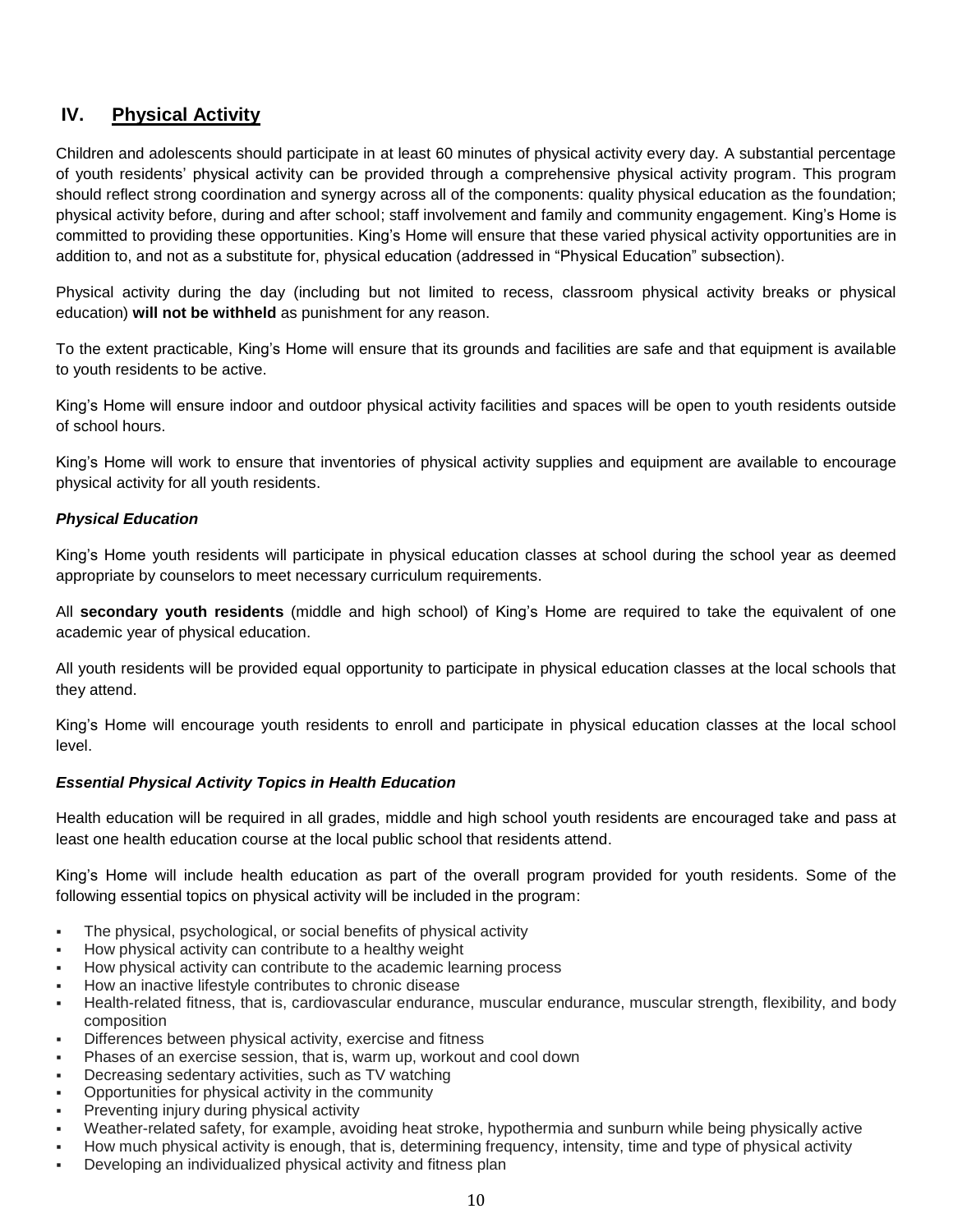- **Dangers of using performance-enhancing drugs, such as steroids**
- Social influences on physical activity, including media, family, peers and culture
- How to find valid information or services related to physical activity and fitness
- How to influence, support, or advocate for others to engage in physical activity
- How to resist peer pressure that discourages physical activity.

FTPs will serve as role models by being physically active alongside the youth residents whenever feasible.

#### *Before and After School Activities*

King's Home offers opportunities for youth residents to participate in physical activity either before and/or after the day (or both) through a variety of methods. King's Home will encourage youth residents to be physically active before and after school by:

#### *Active Transport*

King's Home will support active transport to and from the school bus stop, such as walking or biking. King's Home will encourage this behavior by engaging in a few of the activities below; including but not limited to:

- Designate safe or preferred routes to school bus stop
- Secure storage facilities for bicycles and helmets (e.g., shed, cage, fenced area)
- Instruction on walking/bicycling safety

#### *Extracurricular Activities*

King's Home will encourage youth residents to get involved in extracurricular activities offered at the local school level that promote/enhance physical fitness.

#### *Other Alternatives*

<span id="page-10-0"></span>King's Home will provide opportunities and encourage youth residents to participate in physical fitness activities at the local YMCA and local Recreational Center.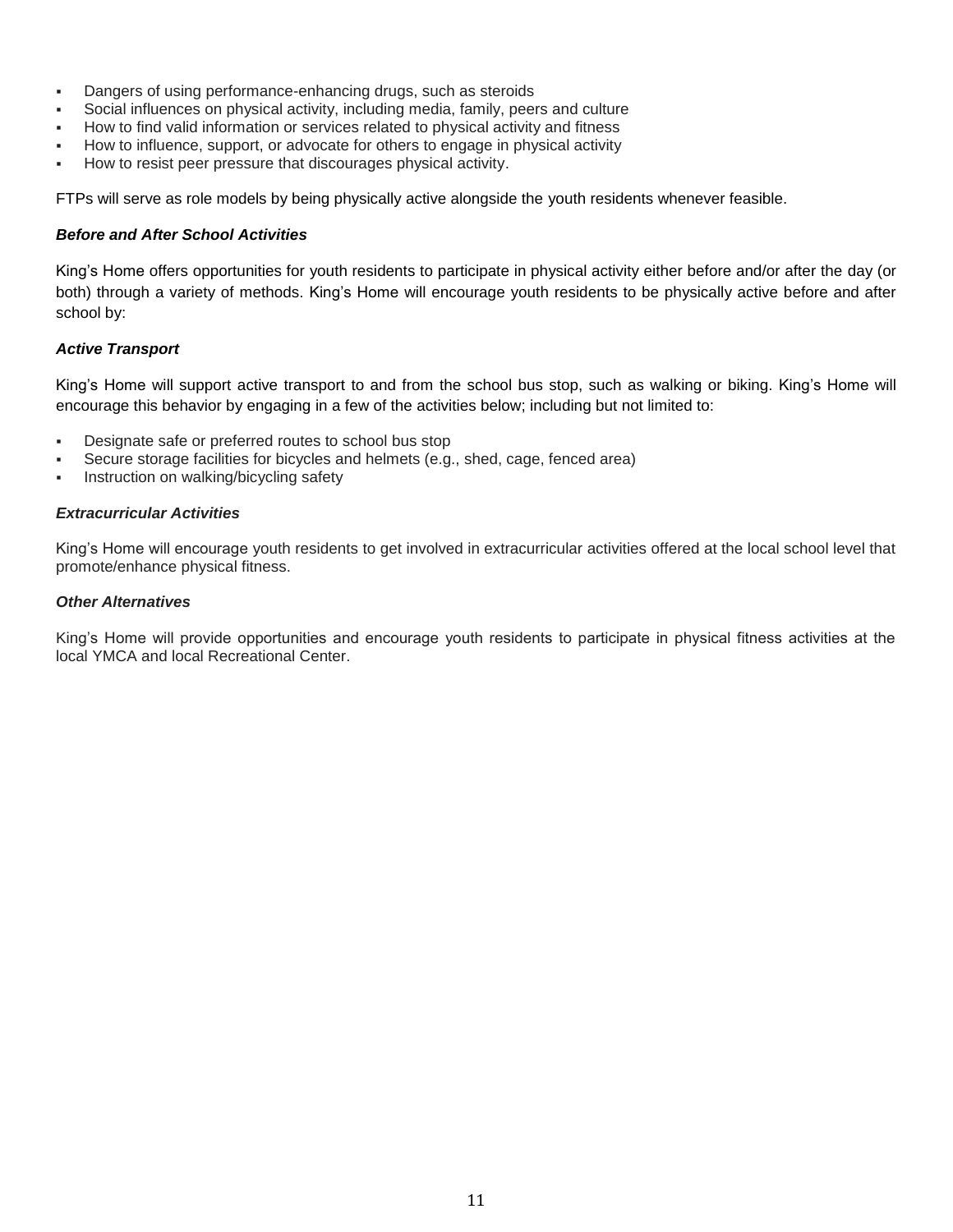## **V. Other Activities that Promote Youth Resident Wellness**

King's Home will integrate wellness activities in the kitchen as well as other areas during the normal daily routine. King's Home will coordinate and integrate various initiatives related to physical activity, physical education, nutrition and other wellness components so all efforts are complementary, and work towards the same set of goals and objectives promoting youth resident well-being, optimal development and strong educational outcomes.

#### *Community Partnerships*

King's Home will continue relationships with community partners (e.g., YMCA, Community Recreational Facility, etc.).

#### *Staff Wellness and Health Promotion*

King's Home will implement strategies to support staff in actively promoting and modeling healthy eating and physical activity behaviors. King's Home promotes staff member participation in health promotion programs.

#### *Professional Learning*

King's Home will offer annual professional learning opportunities and resources for staff to increase knowledge and skills about promoting healthy behaviors in the home.